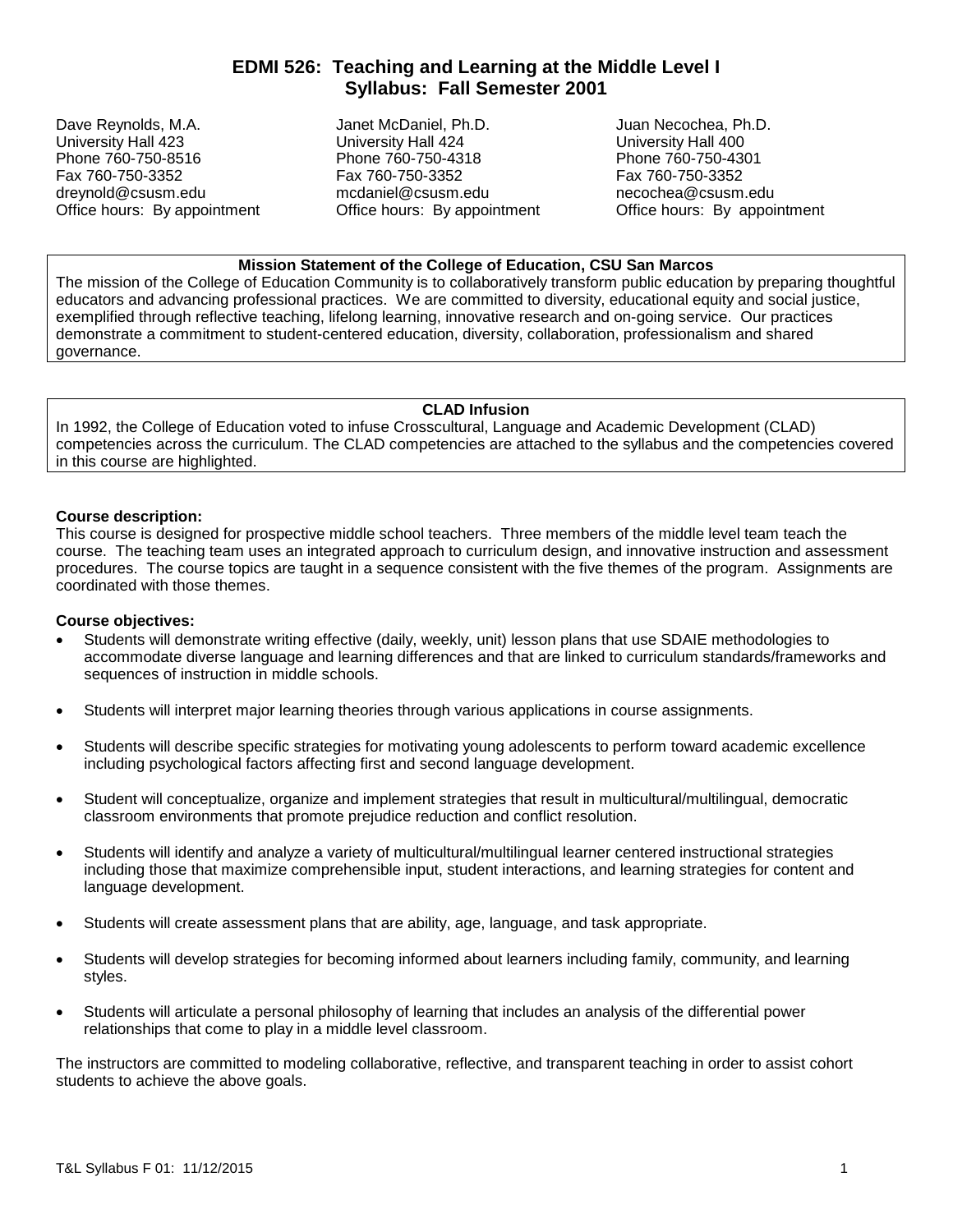## **Required texts:**

Bigelow, B. et al. (2001). *Rethinking our Classrooms, vol. 2: Teaching for Equity and Justice*. Milwaukee, WI: Rethinking Schools.

Carnegie Council on Adolescence and Youth. (1989). *Turning Points.* New York: Carnegie Corporation.

Manning, M. L. (1995). *Celebrating Diversity: Multicultural Education in Middle Level Schools.* Columbus, OH: National Middle School Association.

- National Middle School Association. (1996). *This We Believe: Developmentally Responsive Middle Schools*. Columbus, OH.
- Rios, F. A. & McDaniel, J. E. *Readings in Learning and Instruction (2nd ed.).* New York: Pearson. [Available in CSUSM bookstore]

Additional xeroxed articles [Available at CopyServe]

#### **Optional texts:**

*Middle School Journal* (Journal of the National Middle School Association)

#### **Assignments:**

NOTE: Grading criteria for each assignment will be provided by the instructors.

| Comment cards (ongoing)<br>We expect everyone to do all the readings and to come to class prepared to discuss<br>them. For the chapters from the Ríos/McDaniel text, bring at least 3 comments or<br>questions from the readings for that session on a notecard or paper (the form does not<br>matter as long as the text is legible). Record your thoughts-do not summarize. We<br>will collect them at the beginning of the session; late submissions will not be accepted.<br>The cards should show that you have thought about the readings. | 10 points |
|--------------------------------------------------------------------------------------------------------------------------------------------------------------------------------------------------------------------------------------------------------------------------------------------------------------------------------------------------------------------------------------------------------------------------------------------------------------------------------------------------------------------------------------------------|-----------|
| Beginning the School Year (due: Sept. 14)<br>Theme #1: Learning happens in caring communities.<br>You will observe, record, question, and analyze the opening of the school year.                                                                                                                                                                                                                                                                                                                                                                | 20 points |
| Lesson planning workshop (due: TBD)<br>Theme #3: Teaching is the negotiation among theory, practice and<br>students.<br>This workshop will provide you with the requirements and support needed to create a<br>lesson plan for middle school students.                                                                                                                                                                                                                                                                                           | 20 points |
| The Middle School Student (due Oct. 2)<br>Theme #2: Students are the center of our work.<br>Shadowing a middle school student for one full day will lead to a case study on what it<br>is like to be a middle school student.                                                                                                                                                                                                                                                                                                                    | 20 points |
| Integrated unit (draft due: Oct. 23; final due: Oct. 30)<br>Theme #3: Teaching is the negotiation among theory, practice and<br>students.<br>All the instructors of the teaching team will assess the integrated unit plan. More<br>details are forthcoming.                                                                                                                                                                                                                                                                                     | 20 points |
| Portfolio (conferences on December 12 and 13)<br>This is a long-term project assigned by all teaching team members. You will present<br>yourself as a learner in your portfolio.                                                                                                                                                                                                                                                                                                                                                                 | 10 points |

*Total 100 points*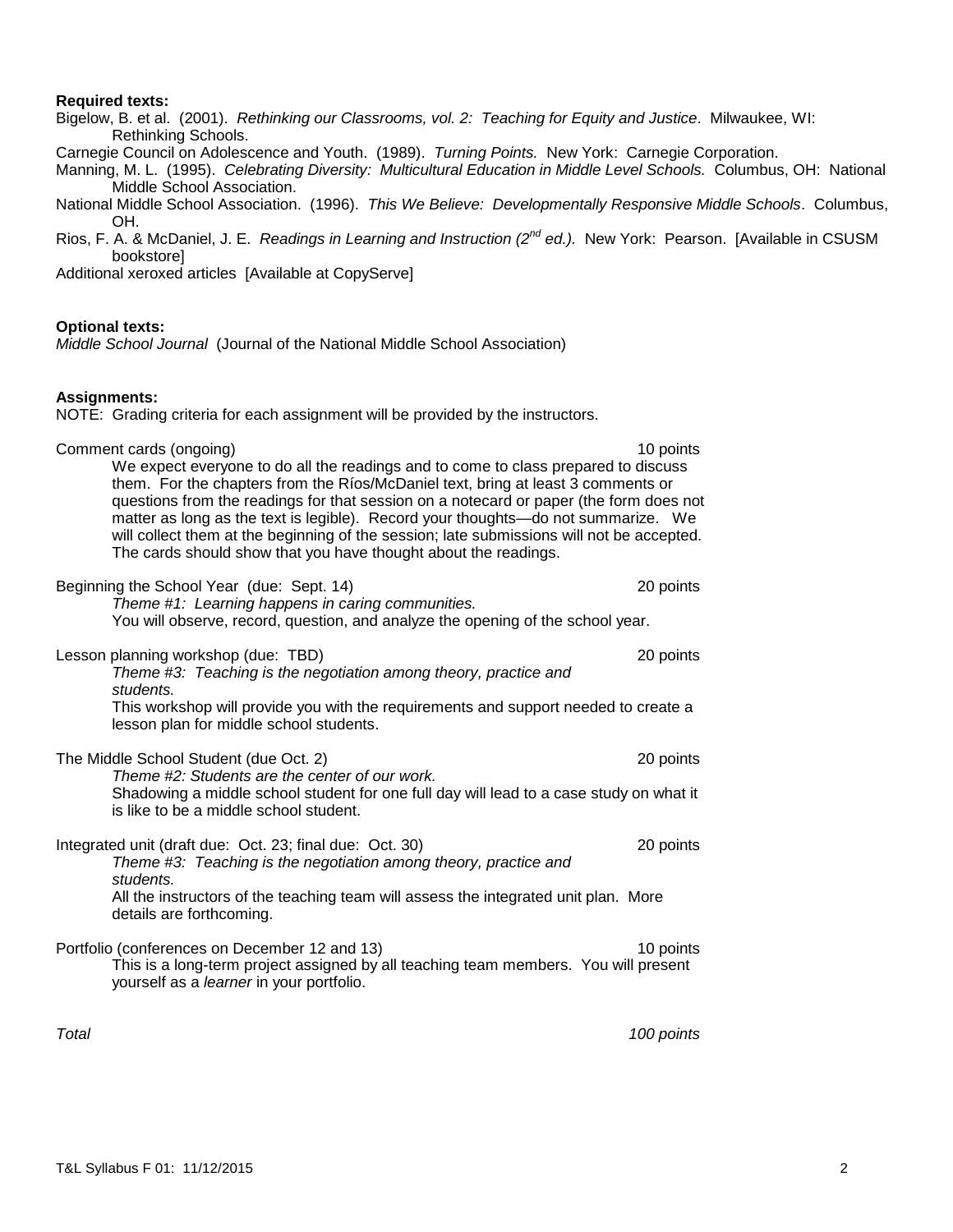## **Grading & Expectations:**

| A  | 93-100 points | в-   | 80-82 points |
|----|---------------|------|--------------|
| А- | 90-92 points  | $C+$ | 77-79 points |
| B+ | 87-89 points  | C    | 73-76 points |
| B  | 83-86 points  | C-   | 70-72 points |

Teacher education is professional preparation, and therefore students are expected to adhere to standards of dependability, promptness, participation, confidentiality, and writing achievement. Consequences for failing to meet these standards are as follows:

- You must maintain a B average (3.0 GPA), with all grades at a C+ or better, in your teacher education courses to receive a teaching credential from the State of California.
- If you miss two class sessions or are late (or leave early) for more than three sessions, you cannot receive a grade of A. If you miss three class sessions, you cannot receive a grade of B.
- Late assignments will be penalized by a 10% deduction in points for each weekday late. After one week, late assignments will be given a zero.

Unless extraordinary circumstances for these expectations are made known, they are not negotiable.

The College of Education has adopted the following policy regarding attendance:

Due to the dynamic and interactive nature of courses in the College of Education, all students are expected to attend all classes and participate actively. At a minimum, students must attend more than 80% of class time, or s/he may not receive a passing grade for the course at the discretion of the instructor. Individual instructors may adopt more stringent attendance requirements. Should the student have extenuating circumstances, she should contact the instructor as soon as possible.

Please read the university policy on academic honesty in the student guidebook.